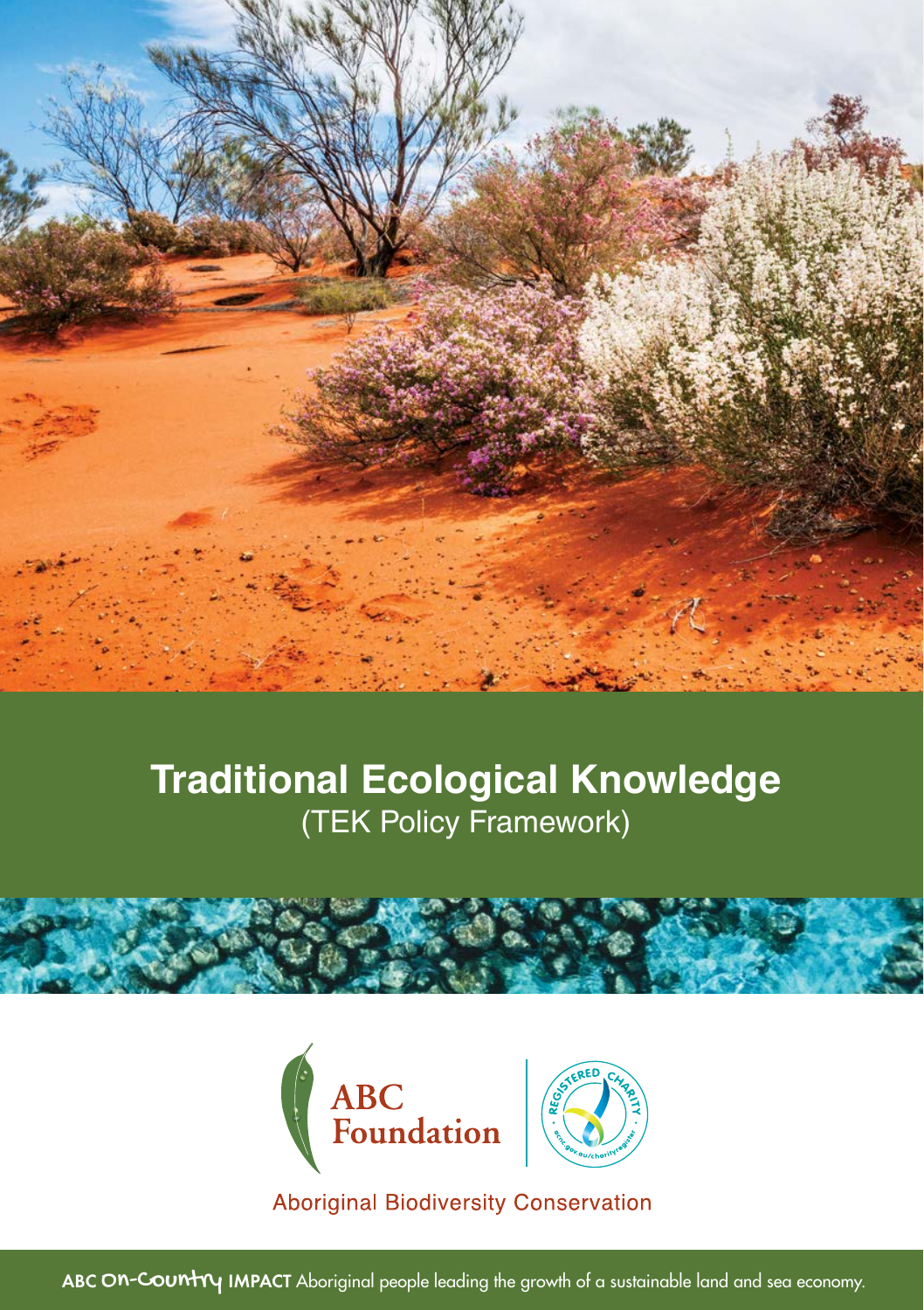

## Policy Statement

It is the ABC Foundations fundamental belief that the endorsed use of Traditional Ecological Knowledge (TEK) is essential for leading On-Country activity, ensuring it is valued and aligned both in the Aboriginal and western socio-economies.

We acknowledge that members of the Traditional Owner group(s) carry with them more than 60,000 years TEK. It is our role to support the sharing and transfer of knowledge as it was bestowed on them from their grandmother and grandfather, parent's, and family members to the next generation.

We recognise TEK is the continuity of connection. TEK is the relationship between our ancestors and the spiritual world, the people, plants and animals and the environment (including water, sun and the moon).

*'TEK comes from the past, it will lead us into the future, through the people who have been bestowed to hold the knowledge that came from our ancestor's'.*

*– Parry Agius, ABC Foundation Director*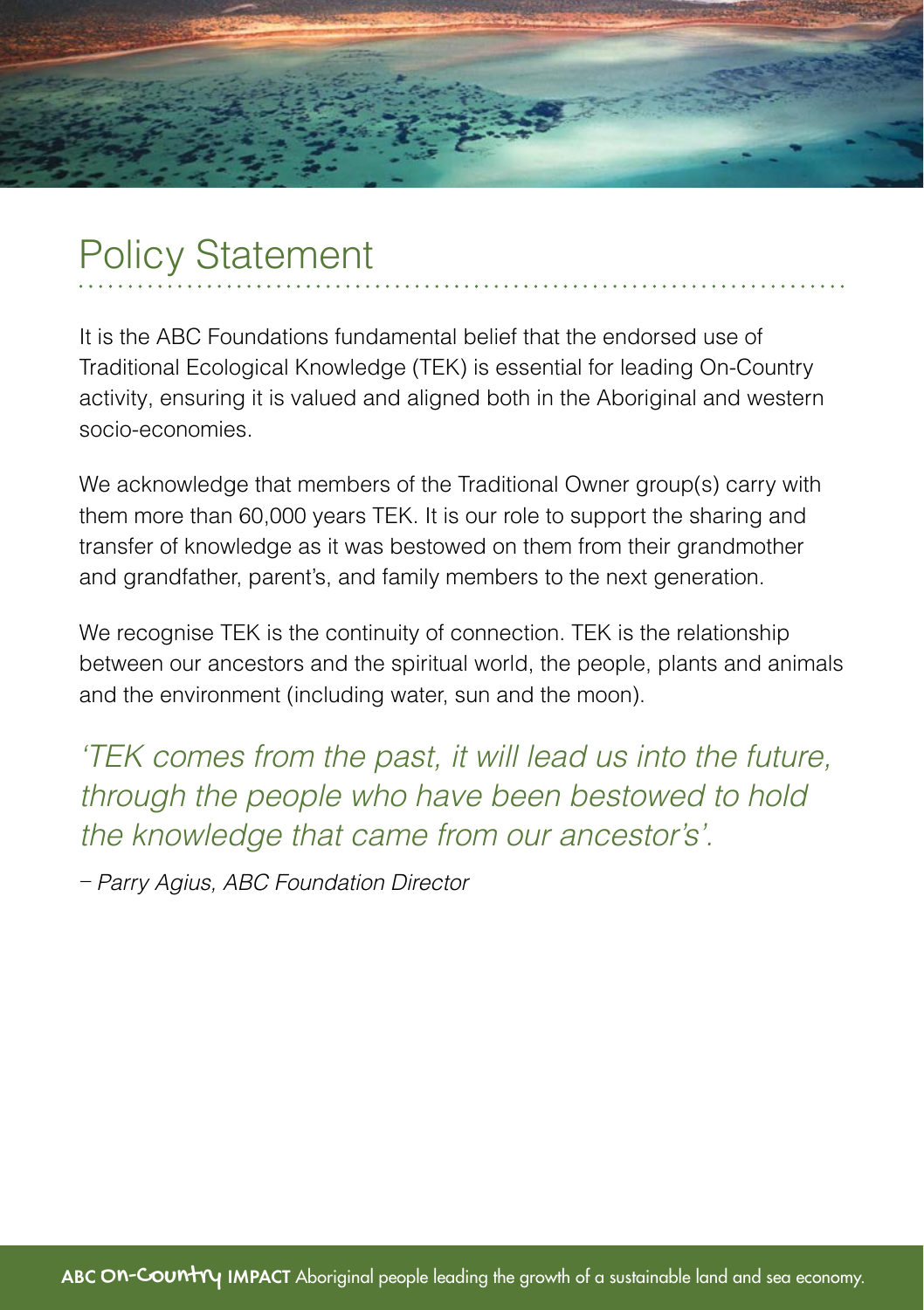

# Policy Provisions

This policy sets out the guiding principles approved by the Board of Directors and administered within our Foundation and associated subsidiaries:

- 1. To be respected for the existence and on-going practice of 60,000+ years of TEK.
- 2. To engage TEK to guide activities where knowledge transferred is respected and valued.
- 3. Local experts are engaged to deliver TEK.
- 4. Our members are inspired by TEK.
- 5. Sharing is our joint responsibility.

To achieve the above guiding principles ABC Foundation has endorsed a framework that will:

- 1. Source revenue streams that will fund the exchange of TEK transfer.
- 2. Incorporate RESPECT Principles within its activities to value TEK.
- 3. Ensure all embedded TEK activities are endorsed.
- 4. Encourage the use of TEK through increased knowledge and alignment of co-benefits.
- 5. To enjoy and evaluate mutual benefits that align TEK and Western Knowledge.
- 6. TEK is all encompassing.

The Board of Directors is responsible for this Policy.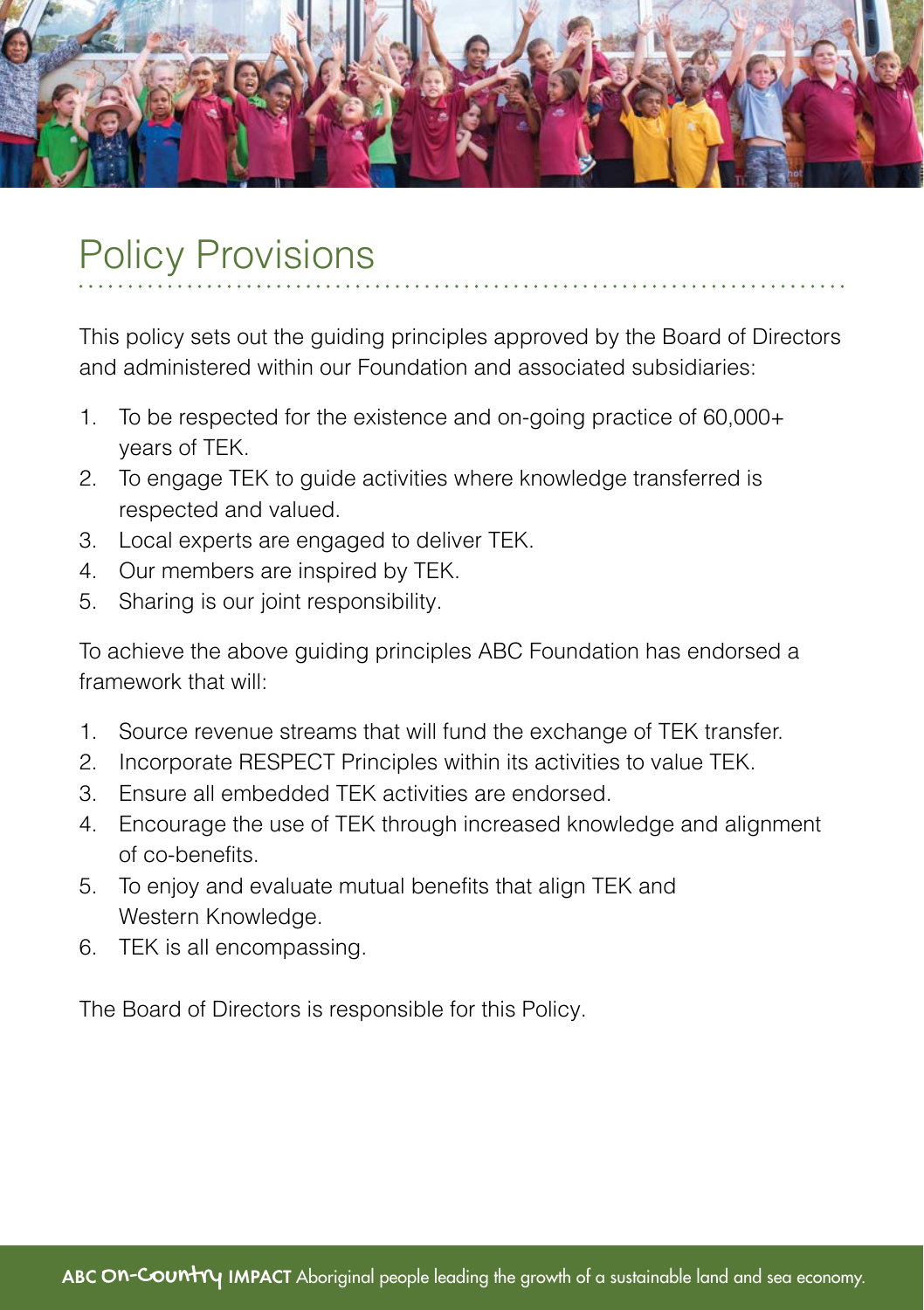

# Policy Framework

The ABC Foundation Traditional Ecological Knowledge (TEK) framework brings together the respect of Aboriginal Traditional Knowledge and aligns it with Western Knowledge, be it from a scientific or accredited context. Creating a mutually beneficial 'contemporary' space, which allow for the Foundation to source funding and deliver direct or in-directly, On-Country activities that create mutual benefits, for both our members and our stakeholders (co-benefits).

Therefore, the ABC Foundation TEK Framework, aligns Traditional and Western Knowledge through a Contemporary lens system.

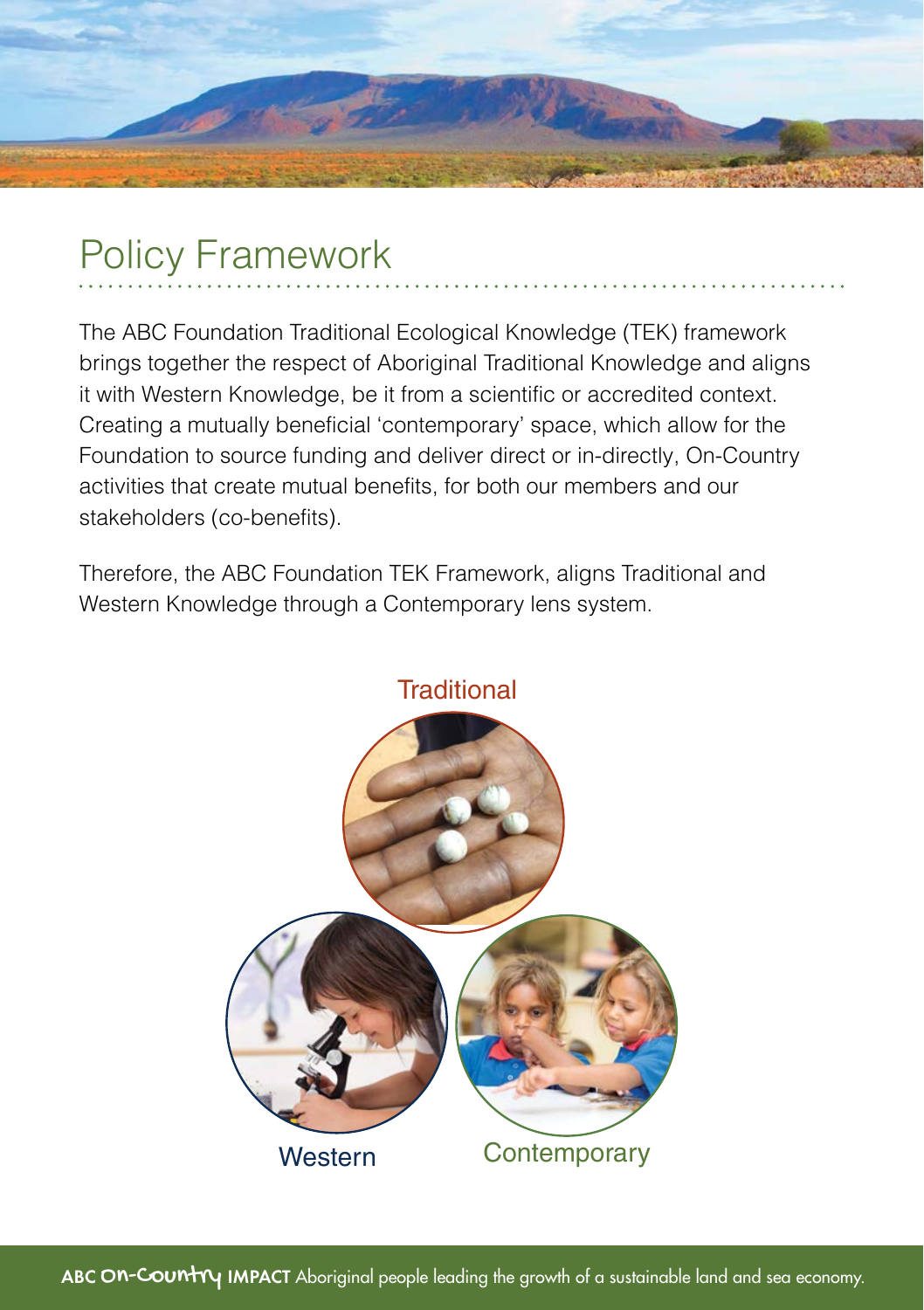

## Respect Principles

The RESPECT principles are the focal point of implementing the TEK Framework into all On-Country learning-based Activities. Placing importance on valuing TEK through universal methodology, allowing for sustainable principles to flourish. Creating fun, confidence and inspiration, through a culturally safe and inclusive engagement.

With each letter of the word RESPECT broken down and aligned to the core elements of TEK. Drawing on the strength of the inherent spiritual environmental connection, the role of our Elders, Parents and Educators, and how we can proudly identify ourselves, gaining traditional knowledge through knowledge transfer, in a cultural safe environment.

**R E S P E C T** Reconciliation Reconnection **Environment Ecological** School Parents Elders **Culture** Science **Practice Educators Community Traditional** Knowledge

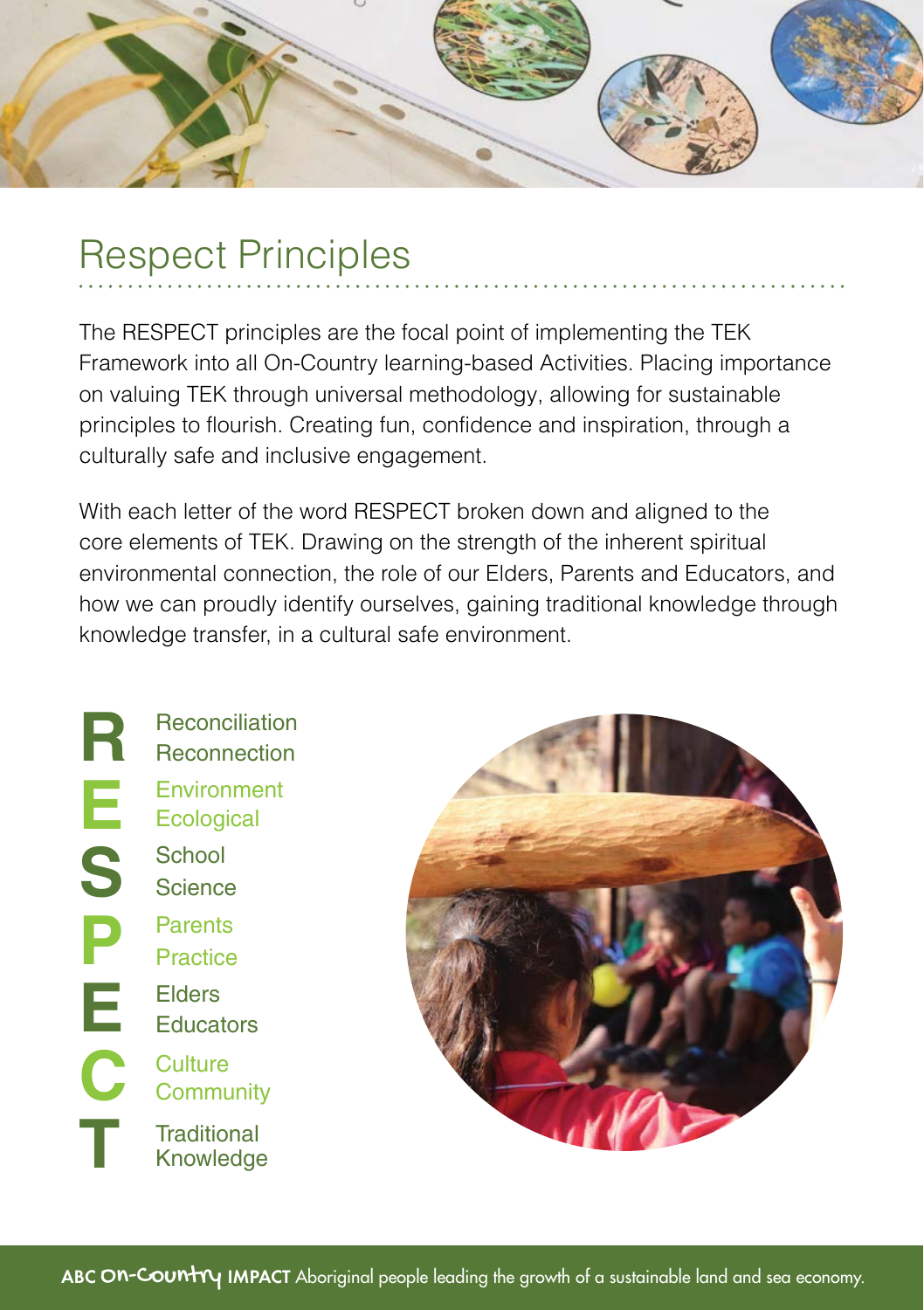### Procedural Provisions

To incorporate the Traditional Ecological Knowledge (TEK) Policy and Framework set by the Foundations Board of Directors, the follow will be implemented and used as a process of engagement via the CEO and leadership teams.



### **TRADITIONAL ECOLOGICAL KNOWLEDGE BESTOWED**

We engage with local Traditional Owner(s) and Elders, who are bestowed with TEK, to work with us. Empowered to share the tools, knowledge and resources that are included in our ABC On-Country learning-based activities.

The local active ABC leadership team incorporating the use of TEK in all its activities. Providing the Foundations resources, structure, and skilled personnel to deliver a successful ABC On-Country learning program.

This cultural collaboration with the TOs, Elders and ABC Foundation, positively implements TEK Framework, aligns Traditional and Western Knowledge through a Contemporary lens system. The two elements will be through the inclusion, endorsement, and implementation of identifying the 'Language of Place' and the 'Connection to Country' as explained below.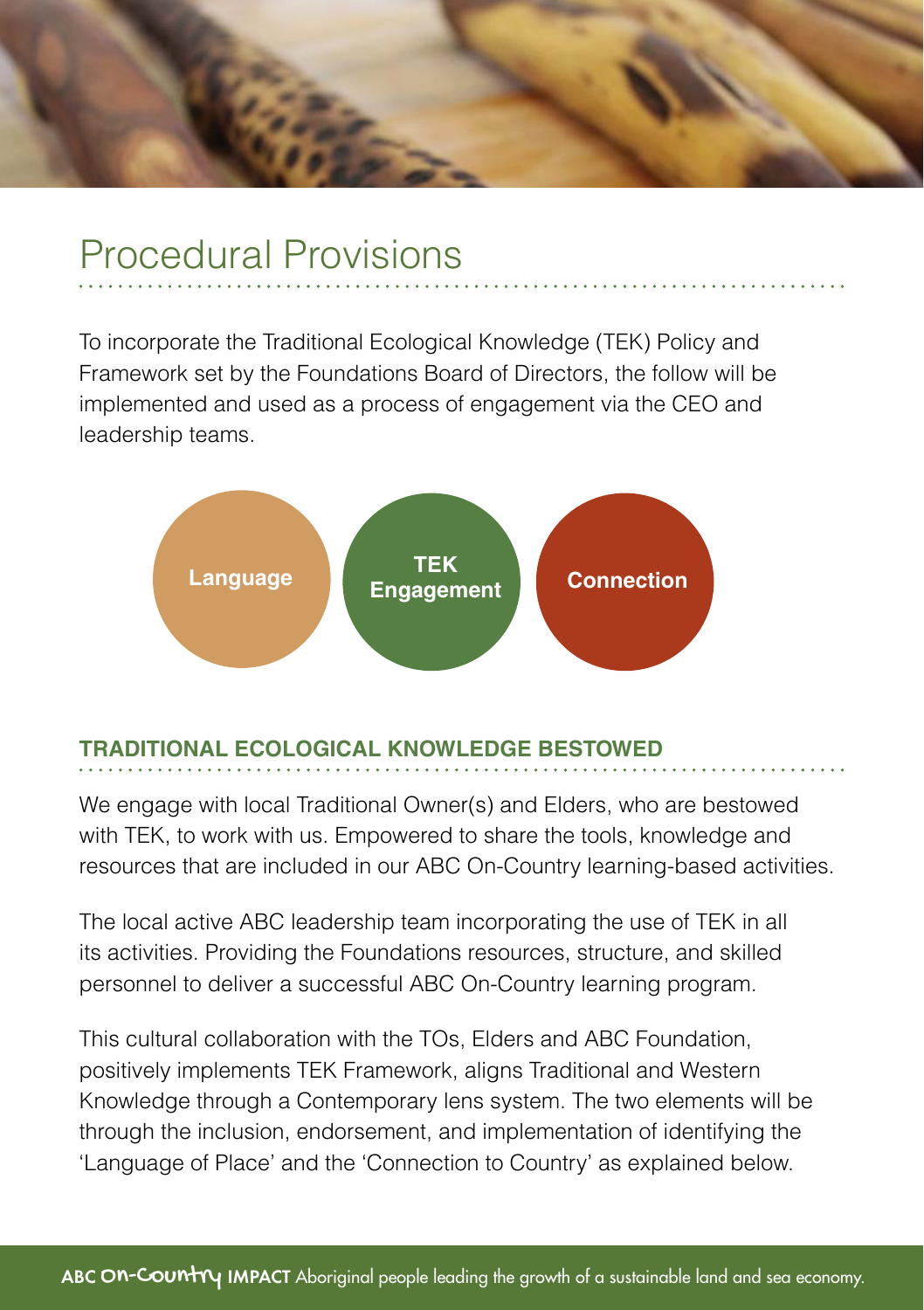

#### **LANGUAGE OF PLACE**

The 'Language of Place' refers to the agreed Aboriginal language of place, and the endorsed words used in the allocated learning material where ABC On-Country activities are delivered. All ABC On-Country learning materials are to be used as place specific. Therefore, requiring generic Western endorsed material (i.e. curriculum-based) to be available as bi-lingual resources to support knowledge transfer of TEK.



### **CONNECTION TO COUNTRY**

The 'Connection to Country' refers to the TEK transfer that can be shared through storytelling, song, dance, or other relevant content. When developing new activities, material and resources, the introduction of oral tradition through cultural expression can only be taught after endorsement has been sought by those bestowed with TEK.

ABC team shall at all times remain flexible in content delivery and respect the importance of these sessions that support intergenerational knowledge sharing. ABC Foundation ensures where possible, that Aboriginal Elders are at the forefront of this part of delivery.